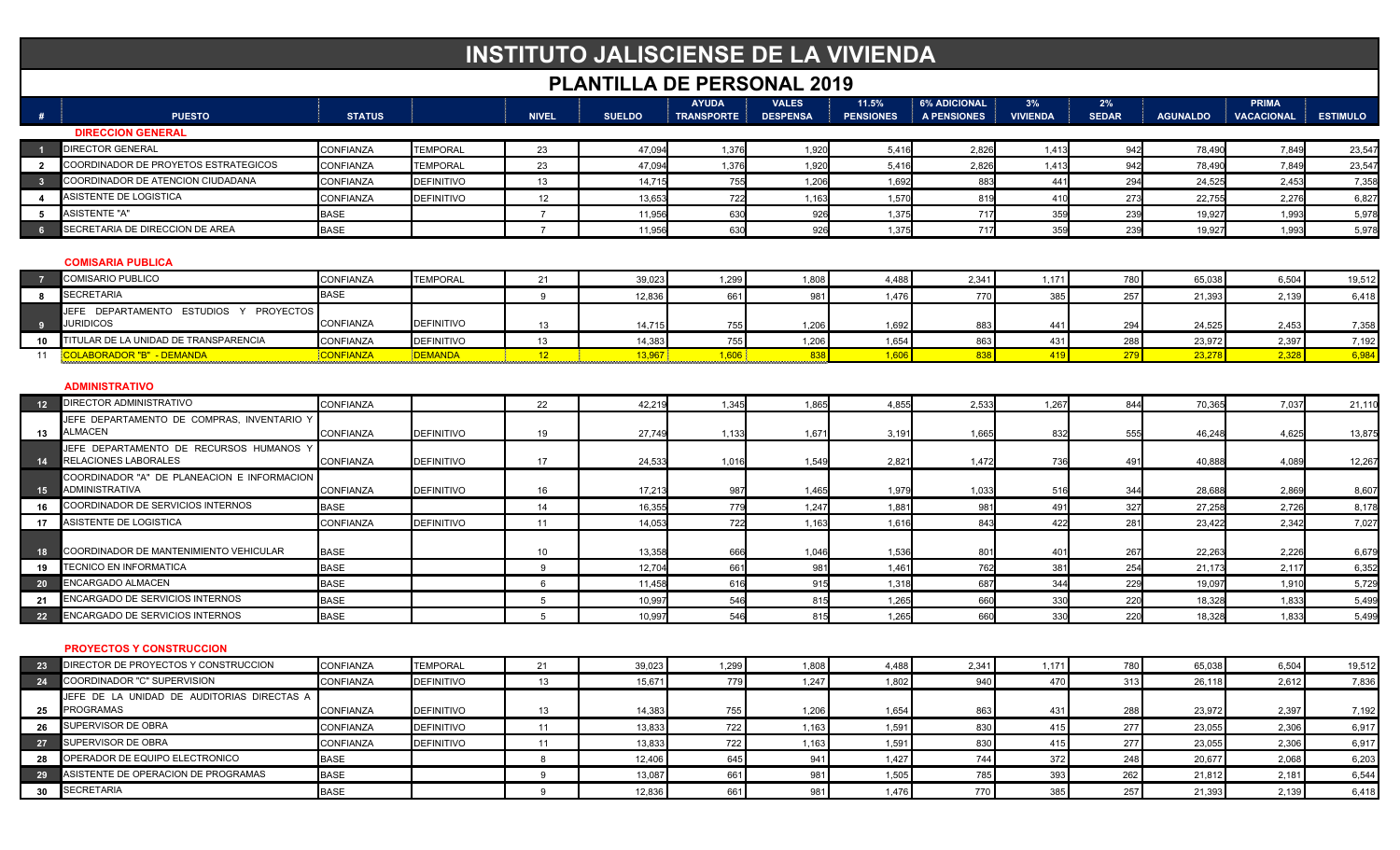# **INSTITUTO JALISCIENSE DE LA VIVIENDA**

### **PLANTILLA DE PERSONAL 2019**

|               |               |  |              |               | <b>AYUDA</b>      | <b>VALES</b>    | 11.5%            | <b>6% ADICIONAL</b> | 3%              | 2%           |                 | <b>PRIMA</b> |                 |  |
|---------------|---------------|--|--------------|---------------|-------------------|-----------------|------------------|---------------------|-----------------|--------------|-----------------|--------------|-----------------|--|
| <b>PUESTO</b> | <b>STATUS</b> |  | <b>NIVEL</b> | <b>SUELDO</b> | <b>TRANSPORTE</b> | <b>DESPENSA</b> | <b>PENSIONES</b> | A PENSIONES         | <b>VIVIENDA</b> | <b>SEDAR</b> | <b>AGUNALDO</b> | VACACIONAL   | <b>ESTIMULO</b> |  |
|               |               |  |              |               |                   |                 |                  |                     |                 |              |                 |              |                 |  |

#### **TESORERIA**

| 31              | <b>TESORERO</b>                                     | CONFIANZA        | <b>TEMPORAL</b>   | 21       | 39,023 | 1.299 | 1,808 | 4,488 | 2,341 | 1.17  | 780 | 65,038 | 6,504 | 19,512 |
|-----------------|-----------------------------------------------------|------------------|-------------------|----------|--------|-------|-------|-------|-------|-------|-----|--------|-------|--------|
| 32 <sup>2</sup> | JEFE CONTABILIDAD GENERAL Y FINANZAS                | <b>CONFIANZA</b> | <b>DEFINITIVO</b> | 20       | 34,487 | 1,191 | 1,680 | 3,966 | 2,069 | 1,035 | 690 | 57,478 | 5.748 | 17,244 |
| 33 <sup>2</sup> | JEFE DE CREDITO Y COBRANZA                          | <b>CONFIANZA</b> | <b>DEFINITIVO</b> | 19       | 27,749 | 1,133 | 1,67' | 3,191 | 1,665 | 832   | 555 | 46,248 | 4,625 | 13,87  |
|                 | COORDINADOR "A" DE BANCOS E INVERSIONES             | <b>CONFIANZA</b> | <b>DEFINITIVO</b> | 16       | 20,279 | 987   | 1,465 | 2,332 | 1,217 | 608   | 406 | 33,798 | 3,380 | 10,140 |
| 35 <sub>o</sub> | <b>GESTOR DE COBRANZA</b>                           | <b>CONFIANZA</b> | <b>DEFINITIVO</b> | 11       | 14,131 | 722   | 1.163 | 1,625 | 848   | 424   | 283 | 23,552 | 2,355 | 7,066  |
| 36 <sup>°</sup> | <b>ANALISTA FINANCIERO</b>                          | <b>CONFIANZA</b> | <b>DEFINITIVO</b> | 12       | 13.745 | 722   | 1.163 | 1,581 | 825   | 412   | 275 | 22,908 | 2,291 | 6,87   |
| 37              | <b>COORDINADOR TERRITORIAL</b>                      | <b>BASE</b>      |                   | 11       | 13,989 | 722   | 1.163 | 1,609 | 839   | 420   | 280 | 23,315 | 2,332 | 6,995  |
| 38              | ANALISTA DE COBRANZA "A"                            | <b>BASE</b>      |                   | 11       | 13,712 | 679   | 1,093 | 1.577 | 823   | 41'   | 274 | 22,853 | 2.285 | 6,856  |
| 39              | <b>GESTOR DE COBRANZA</b>                           | <b>BASE</b>      |                   | $\Omega$ | 12,836 | 661   | 981   | 1,476 | 770   | 385   | 257 | 21,393 | 2,139 | 6,418  |
|                 | <b>JURIDICO</b>                                     |                  |                   |          |        |       |       |       |       |       |     |        |       |        |
| 40              | DIRECTOR JURIDICO                                   | <b>CONFIANZA</b> | <b>TEMPORAL</b>   | 21       | 39,023 | 1,299 | 1,808 | 4,488 | 2,341 | 1.171 | 780 | 65,038 | 6,504 | 19,512 |
| 41              | JEFE DEPARTAMENTAL JURIDICO CONTENCIOSO             | <b>CONFIANZA</b> | <b>TEMPORAL</b>   | 17       | 24,533 | 1,016 | 1,549 | 2,821 | 1,472 | 736   | 491 | 40,888 | 4,089 | 12,267 |
| 42              | ASISTENTE DE REGULARIZACION Y ESCRITURACION         | <b>CONFIANZA</b> | <b>DEFINITIVO</b> | 11       | 14,079 | 722   | 1,163 | 1,619 | 845   | 422   | 282 | 23,465 | 2,347 | 7,040  |
|                 | 43 ABOGADO DE INSTRUMENTOS JURIDICOS                | <b>BASE</b>      |                   | 11       | 13,833 | 722   | 1,163 | 1,591 | 830   | 415   | 277 | 23,055 | 2,306 | 6,917  |
| 44              | SECRETARIA                                          | <b>BASE</b>      |                   |          | 12,836 | 661   | 981   | 1,476 | 770   | 385   | 257 | 21,393 | 2,139 | 6,418  |
|                 | 45 ANALISTA JURIDICO                                | <b>BASE</b>      |                   |          | 10,997 | 546   | 815   | 1,265 | 660   | 330   | 220 | 18,328 | 1,833 | 5,499  |
| 46              | JEFE DEPARTAMENTAL JURIDICO CONSULTIVO              | CONFIANZA        | <b>DEMANDA</b>    | 18       | 24,629 | 2,832 | 1,478 | 2,832 | 1.478 | 739   | 493 | 41,048 | 4,105 | 12,315 |
|                 |                                                     |                  |                   |          |        |       |       |       |       |       |     |        |       |        |
|                 | <b>DESARROLLO URBANO Y ORDENAMIENTO TERRITORIAL</b> |                  |                   |          |        |       |       |       |       |       |     |        |       |        |

| 47 | DIRECTOR<br>ᄕ<br><b>DESARROLLO</b><br>URBANO<br>ORDENAMIENTO TERRITORIAL              | <b>CONFIANZA</b> | <b>TEMPORAL</b>   | 39,023 | 1.299           | 1,808 | 4,488 | 2,341 | 1.171 | 65,038 | 6,504 | 19,512 |
|----|---------------------------------------------------------------------------------------|------------------|-------------------|--------|-----------------|-------|-------|-------|-------|--------|-------|--------|
|    | DEPARTAMENTAL<br><b>JEFE</b><br>DESARROLLO DE<br>"B"<br><b>PROYECTOS ESTRATEGICOS</b> | <b>CONFIANZA</b> | <b>DEFINITIVO</b> | 24,629 | 1.119           | 1,664 | 2,832 | 1.478 |       | 41,048 | 4,105 | 12,315 |
| 49 | <b>SECRETARIA</b>                                                                     | <b>BASE</b>      |                   | 13,728 |                 | 1,093 | 1,579 |       |       | 22,880 | 2,288 | 6,864  |
|    | AUXILIAR ADMINISTRATIVO                                                               | <b>BASE</b>      |                   | 13,164 | 666             | 1.046 | 1,514 |       |       | 21,940 | 2,194 | 6,582  |
| 51 | <b>ANALISTA DE PROGRAMAS SOCIALES</b>                                                 | <b>BASE</b>      |                   | 12,836 | 66 <sup>°</sup> |       | 1.476 |       |       | 21.393 | 2,139 | 6,418  |
|    | 52 AUXILIAR REGIONAL DE PROGRAMAS SOCIALES                                            | <b>BASE</b>      |                   | 10,079 |                 |       | .159  |       |       | 16,798 | 1,680 | 5,040  |
|    | <b>PERVISOR DE OBRA - DEMANDA</b>                                                     | <b>CONFIANZA</b> | <b>DEMANDA</b>    | 13.033 |                 |       | .499  |       |       |        | 2.172 | 6,517  |

#### **GESTION SECTORIAL Y POLITICAS PUBLICAS DE VIVIENDA**

|    | DIRECTOR DE GESTION SECTORIAL Y POLITICAS<br>54 PUBLICAS DE VIVIENDA     | <b>CONFIANZA</b> | <b>TEMPORAL</b>   | 39,023 | 1.299 | 1.808 | 4,488 | 2.341 | 1.171 | 65,038        | 6,504 | 19.512 |
|----|--------------------------------------------------------------------------|------------------|-------------------|--------|-------|-------|-------|-------|-------|---------------|-------|--------|
|    | JEFE DEPARTAMENTAL "B" PROMOCION, GESTION Y<br>55 OPERACION DE SUBSIDIOS | <b>CONFIANZA</b> | <b>DEFINITIVO</b> | 24,533 | 1.016 | 1,549 | 2,821 | 1.472 |       | 40,888        | 4,089 | 12.267 |
|    | COORDINADOR PROGRAMAS CONAVI                                             | <b>BASE</b>      |                   | 14,346 |       | 1,206 | 1,650 |       |       | 23,910        | 2,391 | 7,173  |
|    | 57 ASISTENTE "B"                                                         | <b>BASE</b>      |                   | 9,212  |       | 737   | 1,059 |       |       | 15,353        | 1,535 | 4,606  |
|    | 58 COORDINADOR REGIONAL DE PROGRAMAS SOCIALES CONFIANZA                  |                  | <b>DEFINITIVO</b> | 14,715 | 755   | 1.206 | 1,692 | 883   |       | 24,525        | 2,453 | 7,358  |
| 59 | ORDINADOR "C" DE POLITICAS PUBLICAS                                      | <b>ONFIANZA</b>  | <b>DEMANDA</b>    |        |       |       | 1,517 |       |       | <u>21.981</u> |       | 6.595  |